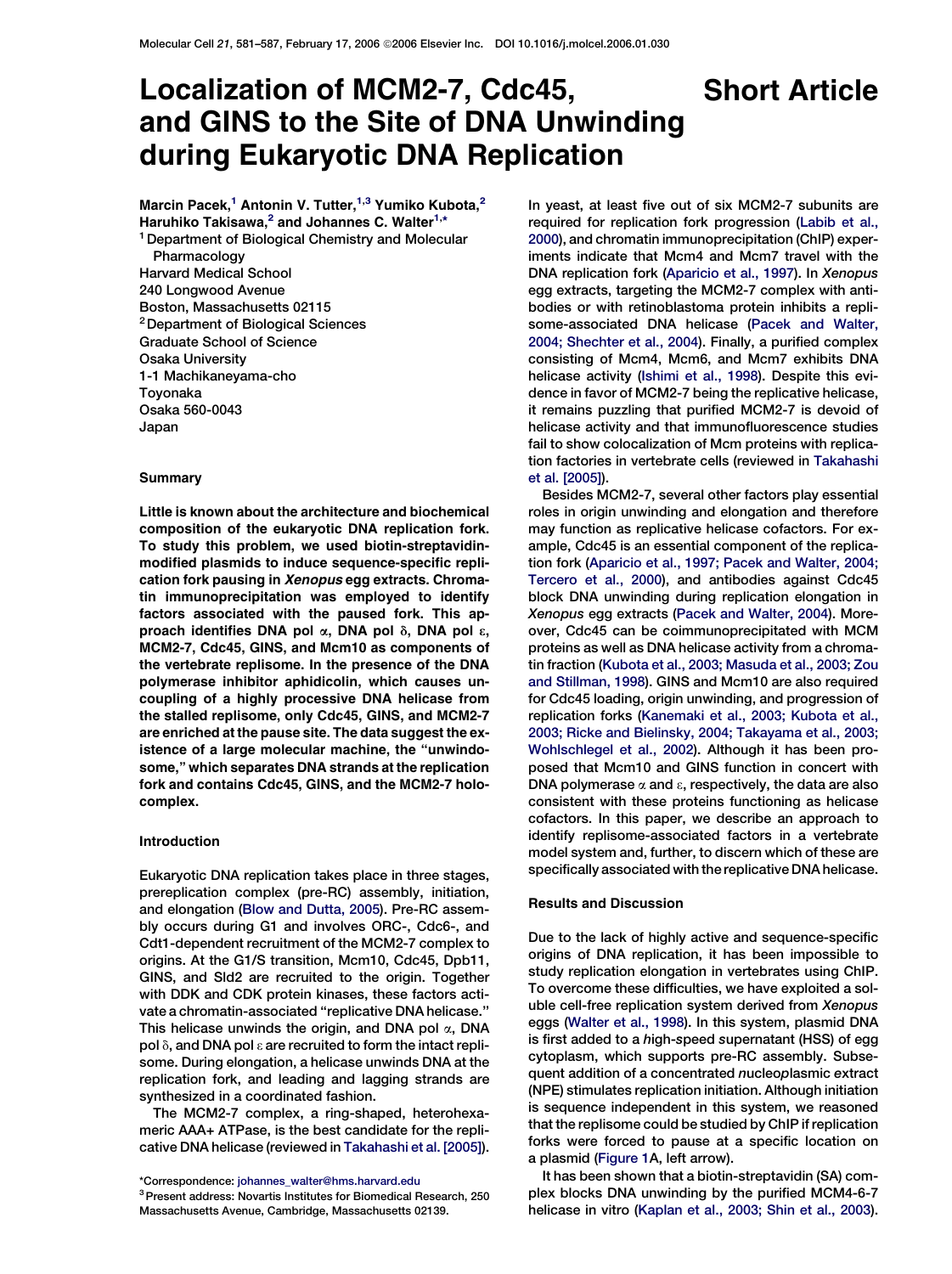<span id="page-1-0"></span>

Figure 1. Biotin-SA Complexes Induce Replication Fork Pausing in Xenopus Egg Extracts

(A) Replication initiation leads to the assembly of two replisomes (helicase + polymerase) that move in opposite directions (left arrow). Given a replication fork barrier (red stop sign), replisomes accumulate at this site. In the presence of aphidicolin (right arrow), the helicase unwinds DNA in the absence of DNA synthesis and thus may become enriched at the replication fork barrier in the absence of other replisome components. (B) Map of p2.6<sup>Bio</sup>, including location of biotin and its distance in bp from XbaI and MscI sites.

(C) Expected structures generated when replication forks enter the 1.1 kb restriction fragment of p2.6<sup>Bio</sup> from the right (top) or left (bottom) and pause at the biotin-SA complex (''BS'').

(D and E) Cartoon of expected Y arcs generated in 2D gels of p2.6<sup>Bio</sup> in the absence (D) and presence (E) of SA. Y structures corresponding to the ends of the arcs are indicated in (D).

(F and G) p2.6<sup>Bio</sup> was incubated with buffer (F) or SA (G) prior to replication. DNA was isolated 10 min after NPE addition and subjected to 2D gel analysis. Black arrows indicate sites of SA-induced replication fork pausing, and white arrows indicate the end of the Y arc derived from the 1.1 kb restriction fragment.

We therefore reasoned that biotin-SA might also impede movement of the endogenous replication fork. To test this, we generated p2.6<sup>Bio</sup>, a 2.6 kb plasmid biotinylated at a single site (Figure 1B). To determine whether SA induces fork pausing when bound to  $p2.6<sup>Bio</sup>$ , we used neutral-neutral 2D gel electrophoresis [\(Brewer and](#page-5-0) [Fangman, 1987\)](#page-5-0). p2.6<sup>Bio</sup> was mixed with buffer or streptavidin and then incubated with HSS, followed by addition of NPE containing radioactive dATP to visualize all newly replicated DNA. Ten minutes after NPE addition, DNA was isolated and digested with Xbal and Mscl, yielding 1.5 and 1.1 kb fragments (Figure 1B, green and black segments) that should give rise to distinct ''Y arcs'' on 2D gels (Figure 1D). Indeed, the expected Y arcs were observed whether or not SA was present (Figures 1F and 1G). However, in the presence of SA, two distinct spots were visible on the Y arc derived from the 1.1 kb fragment (Figure 1G, black arrows). This observation is consistent with forks entering the restriction fragment from either direction, pausing at the asymmetrically positioned SA, and creating two distinct forked structures (Figure 1C). Importantly, much less radioactivity was observed at the top end of the small Y arc in the presence of SA than in its absence (compare white arrows in Figures 1F and 1G). Since the end of the Y arc corresponds to DNA restriction fragments that have replicated nearly to completion (see Figure 1D), their low abundance in the presence of SA suggests that replication fork pausing was effective. Therefore, biotin-SA complexes appear to cause replication fork pausing in Xenopus egg extracts.

We next examined the effects of SA on the efficiency of p2.6<sup>Bio</sup> replication. SA had no effect on the rate of radioactive dATP incorporation (see [Figure S1A](#page-5-0) in the [Supplemental Data](#page-5-0) available with this article online) or the decatenation of daughter molecules, as seen by the accumulation of monomeric daughter plasmids [\(Figure S1](#page-5-0)B, lanes 5 and 10). The absence of any effects on replication kinetics was not due to removal of the biotin [\(Figure S1](#page-5-0)C) and therefore is likely explained by one of three models. First, the helicase is eventually able to bypass the biotin-SA complex, as seen previously for an archaeal MCM complex ([Shin et al., 2003\)](#page-6-0). Second, even though one replication fork is blocked, the other completes synthesis of the plasmid substrate, consistent with the observed replisome independence in E. coli ([Breier et al., 2005\)](#page-5-0). Third, although plasmids smaller than 10 kb normally initiate once ([Lucas et al.,](#page-5-0) [2000\)](#page-5-0), fork pausing may activate latent origins ([Edwards](#page-5-0) [et al., 2002\)](#page-5-0). It is important to point out that, while individual 3 kb plasmids normally replicate in  $\sim$  3 min, there is considerable asynchrony during initiation [\(Walter and](#page-6-0) [Newport, 2000\)](#page-6-0), which would explain why significant pausing does not necessarily slow down the overall kinetics of DNA synthesis. Thus, although SA does not affect the overall kinetics of DNA replication, the 2D gels clearly suggest that the replisome pauses at the biotin-SA locus.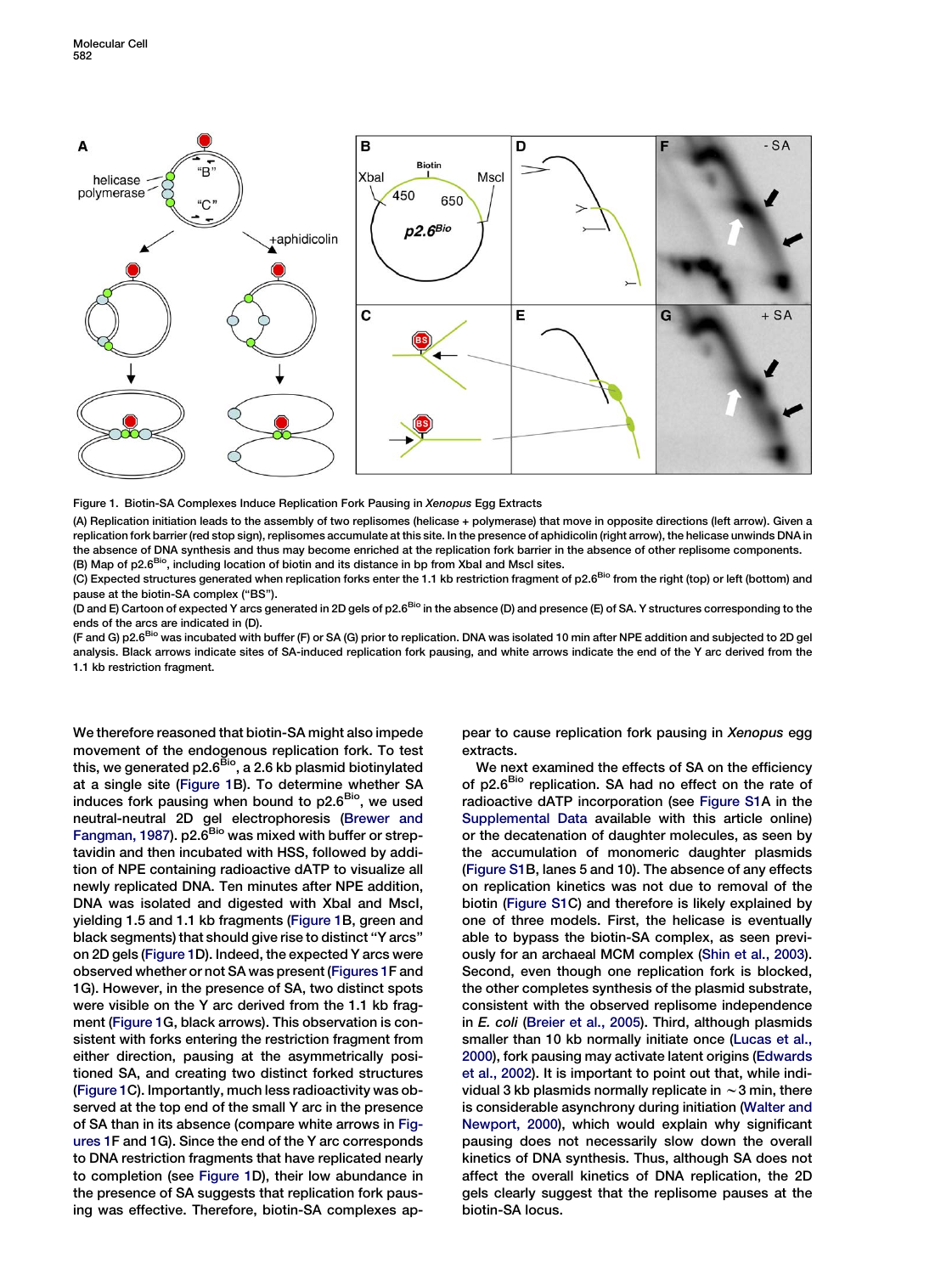<span id="page-2-0"></span>We next used ChIP to examine the association of the MCM2-7 complex with the paused replisome.  $p2.6^{BIO}$ was replicated in the presence and absence of SA. In mid S phase, chromatin was crosslinked with formaldehyde, sonicated, and precipitated with Mcm7 antibody, and the recovered DNA was amplified with two PCR primer pairs. Primer pair "B" amplifies the Biotin locus, and primer pair "C" amplifies a locus opposite the biotin [\(Figure 1A](#page-1-0), top). We calculated the relative IP efficiency of the B and C loci using quantitative real-time PCR. Figure 2A shows that, in the presence of SA, the B locus was recovered much more efficiently than the C locus (compare columns 1 and 2), and the calculated ratio of B to C was 9.5. In the absence of SA, the B to C ratio was unity (Figure 2A, compare columns 3 and 4). These data suggest that Mcm7 is associated with the paused replisome.

We previously showed that the DNA polymerase inhibitor aphidicolin causes massive DNA unwinding (''hyperunwinding'') in the absence of detectable DNA synthesis ([Walter and Newport, 2000\)](#page-6-0), indicating that the replicative DNA helicase can become uncoupled from the site of DNA synthesis. We speculated that, under these conditions, the uncoupled helicase might pause at the biotin-SA complex, allowing us to study its composition by ChIP [\(Figure 1A](#page-1-0), right arrow). Strikingly, in the presence of aphidicolin, Mcm7 was also highly enriched at the biotin locus in a SA-dependent manner (Figure 2A, compare columns 5 and 6 with 7 and 8).

A potential complication arises in the analysis of MCM2-7 by ChIP. We previously showed that a large excess of ''latent'' MCM2-7 complexes is widely deposited on chromatin prior to replication initiation [\(Edwards](#page-5-0) [et al., 2002\)](#page-5-0). On each replicon, only a few of the bound MCM2-7 complexes are utilized for DNA replication [\(Edwards et al., 2002; Mahbubani et al., 1997\)](#page-5-0), and the remaining, latent MCM complexes remain chromatin bound until they are displaced by passage of the replication fork ([Madine et al., 1995](#page-5-0)). Thus, if the helicase stops short of the biotin, the remaining duplex DNA would likely contain residual latent MCM2-7 complexes that would cause enrichment of the biotin locus in Mcm7 ChIP. To confirm that the 3 kb plasmid was completely unwound, we examined histone H3 by ChIP. Before initiation (''early''), the B and C loci were both recovered efficiently [\(Figure S2](#page-5-0)A, columns 1 and 2). This result is expected, since egg extracts assemble any DNA into nucleosomes [\(Laskey et al., 1977](#page-5-0)). However, after replication initiated in the presence of aphidicolin (''late''), the recovery of B and C in H3 immunoprecitates was much lower, as expected if the entire plasmid was rendered single stranded ([Figure S2](#page-5-0)A, columns 5 and 6). In contrast to histone H3, Mcm7 still bound to the biotin locus after initiation [\(Figure S2](#page-5-0)A, column 7). We conclude that the Mcm7 signal detected at the biotin locus is not due to latent MCM2-7 complexes but rather to Mcm7 that traveled to the site as part of the helicase complex.

The MCM complex can be separated into stable subassemblies containing Mcm4-6-7, Mcm2, or Mcm3/5 [\(Prokhorova and Blow, 2000](#page-6-0)). To examine members of all three subassemblies by ChIP, we also used Mcm2 and Mcm5 antibodies. These proteins were enriched at the biotin-SA complex in the absence of aphidicolin, in-



Figure 2. Mcm2, Mcm5, and Mcm7 Are Enriched at the Biotin-SA Locus in the Absence and Presence of Aphidicolin

ChIP was performed using Mcm7 (A), Mcm5 (B), or Mcm2 (C) antibodies. In each case,  $p2.6<sup>Bio</sup>$  (±SA) was incubated with HSS, and samples were processed for ChIP 10–15 min after NPE addition. NPE contained vehicle or aphidicolin, as indicated. For each condition, the relative recovery of Biotin and Control loci in the immunoprecipitated material relative to the input material was determined by real-time PCR, and the average was graphed. In this and all other figures, error bars indicate minimum and maximum values. The average B/C ratio was calculated and indicated at the top of the graph.

dicating they are components of the replisome (Figures 2B and 2C, compare columns 1 and 2). Strikingly, Mcm2 and Mcm5 were also highly enriched at the biotin-SA locus in the presence of aphidicolin (Figures 2B and 2C, compare columns 5 and 6). As for Mcm7, Mcm2 and Mcm5 were detected at the biotin locus even after histone H3 was lost from this site ([Figures S2B](#page-5-0) and S2C, compare columns 5 and 7). We conclude that Mcm2,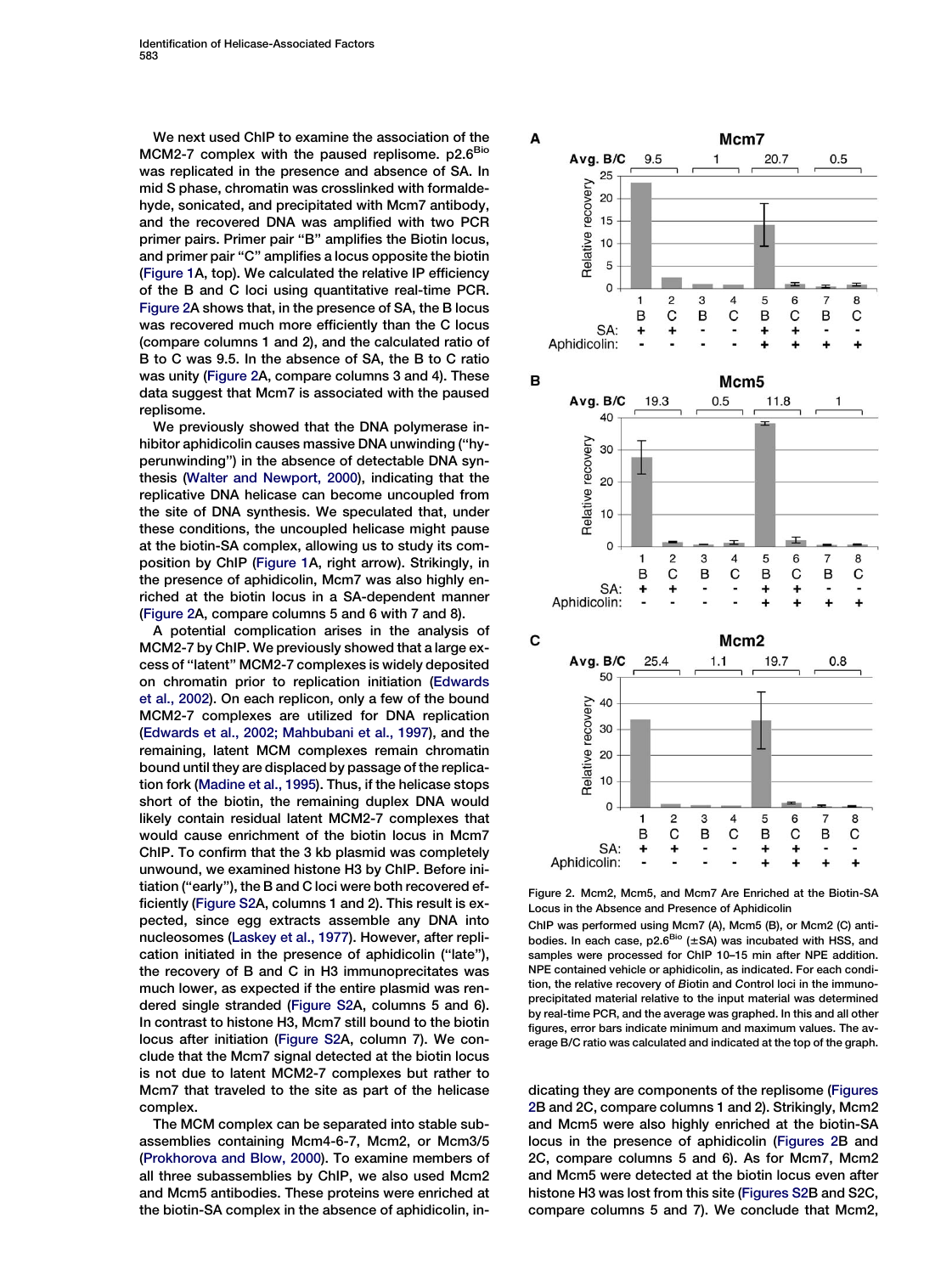Mcm5, and Mcm7 are part of a helicase complex that becomes uncoupled from the site of DNA synthesis when polymerases are inhibited by aphidicolin.

We next addressed whether aphidicolin causes MCM proteins to become uncoupled not only from the site of synthesis but also from DNA polymerases themselves. In the absence of aphidicolin, DNA pol  $\alpha$ , DNA pol  $\delta$ , and DNA pol  $\epsilon$  were all enriched at the biotin-SA locus (Figures 3A–3C, columns 1 and 2). In contrast, in the presence of aphidicolin, DNA polymerases were not highly enriched at the biotin-SA locus (Figures 3A–3C, compare columns 5 and 6). The binding of DNA pol  $\alpha$  was increased significantly by aphidicolin (Figure 3C, compare columns 1–4 with 5–8), consistent with the aphidicolin-induced hyperloading of DNA pol  $\alpha$  previously reported in sperm chromatin spin-down experiments (e.g., [Mimura et al. \[2000\]](#page-6-0)). In contrast, aphidicolin did not cause hyperloading of DNA pol  $\epsilon$  or DNA pol  $\delta$  (Figures 3A and 3B), consistent with sperm chromatin binding experiments ([Mimura et al., 2000](#page-6-0)). However, these polymerases still bound the plasmid in the presence of aphidicolin, since the relative recovery of the B and C loci in the IP samples was on average 3.4-fold greater than in mock-IP controls [\(Table S1](#page-5-0)). Such a modest enrichment at the B and C loci (under conditions in which no pausing is expected) is typical of all the replication factors we examined ([Table S1](#page-5-0)) and likely reflects the fact that only one or two copies of these proteins bind to each plasmid. The only exceptions are DNA pol  $\alpha$  in the presence of aphidicolin (due to hyperloading), and MCM proteins at the early time points (because multiple MCM2-7 complexes are expected to load onto each template). We infer that, in the presence of aphidicolin, DNA polymerases  $\epsilon$  and  $\delta$  are bound at normal levels to the plasmid, but they are randomly distributed because they become arrested after loading, a process that is sequence independent. In summary, the data suggest that inhibition of DNA replication with aphidicolin causes physical uncoupling of the MCM2-7 complex from DNA polymerases and the site of DNA synthesis.

Several lines of genetic and biochemical evidence strongly suggest that Cdc45 is required for the activity of the replicative DNA helicase (see [Introduction](#page-0-0)). To further test this idea, we examined Cdc45 using ChIP. Cdc45 was highly enriched at the biotin-SA locus in the absence of aphidicolin ([Figure 4](#page-4-0)A, columns 1 and 2) as well as in its presence [\(Figure 4](#page-4-0)A, columns 5 and 6). Therefore, Cdc45 is not only associated with paused replisomes but also with the paused, uncoupled DNA helicase.

GINS is a four-subunit assembly consisting of Sld5, Psf1, Psf2, and Psf3 whose properties suggest it could be a helicase cofactor (see [Introduction\)](#page-0-0). Using ChIP, we found that Sld5 is enriched at the biotin-SA locus, in the absence of aphidicolin, indicating GINS is a component of the paused replisome [\(Figure 4](#page-4-0)B, columns 1 and 2). Strikingly, in the presence of aphidicolin, Sld5 was also highly enriched at the biotin locus, strongly suggesting that GINS is a component of the helicase complex [\(Figure 4](#page-4-0)B, columns 5 and 6).

Another potential candidate for a DNA helicase cofactor is Mcm10. However, we found that Mcm10 was enriched at the biotin locus in the absence of aphidicolin but not in its presence ([Figure 4C](#page-4-0), compare columns 1



Figure 3. DNA Polymerases Are Enriched at the Biotin-SA Locus in the Absence of Aphidicolin but Not in Its Presence

ChIP was performed as in [Figure 2A](#page-2-0) using antibodies against the 60 kDa subunit of DNA pol  $\varepsilon$  (A), the 66 kDa subunit of DNA pol  $\delta$  (B), or the 70 kDa subunit of DNA pol  $\alpha$  (C).

and 2 with 5 and 6), as seen also for DNA polymerases (Figure 3). Consistent with sperm chromatin-spin-down experiments [\(Wohlschlegel et al., 2002](#page-6-0)), Mcm10 still bound the plasmid in the presence of aphidicolin, since the Mcm10 IP recovered on average 3.2-fold more B and C DNA than a control IP [\(Table S1\)](#page-5-0). Interestingly, unlike DNA pol  $\alpha$  (Figure 3C), Mcm10 was not hyperloaded in the presence of aphidicolin [\(Figure 4C](#page-4-0)), suggesting that the additional DNA pol  $\alpha$  loaded is not in a complex with Mcm10. We note that the average recovery of DNA using some antibodies (such as  $\alpha$ -Mcm10) was lower than for others (such as  $\alpha$ -Cdc45), but this is unlikely to cause a systematic error since there is no reason to expect that proteins crosslinked to the B locus should be more or less efficiently precipitated than proteins bound to the C locus. We conclude that Mcm10 is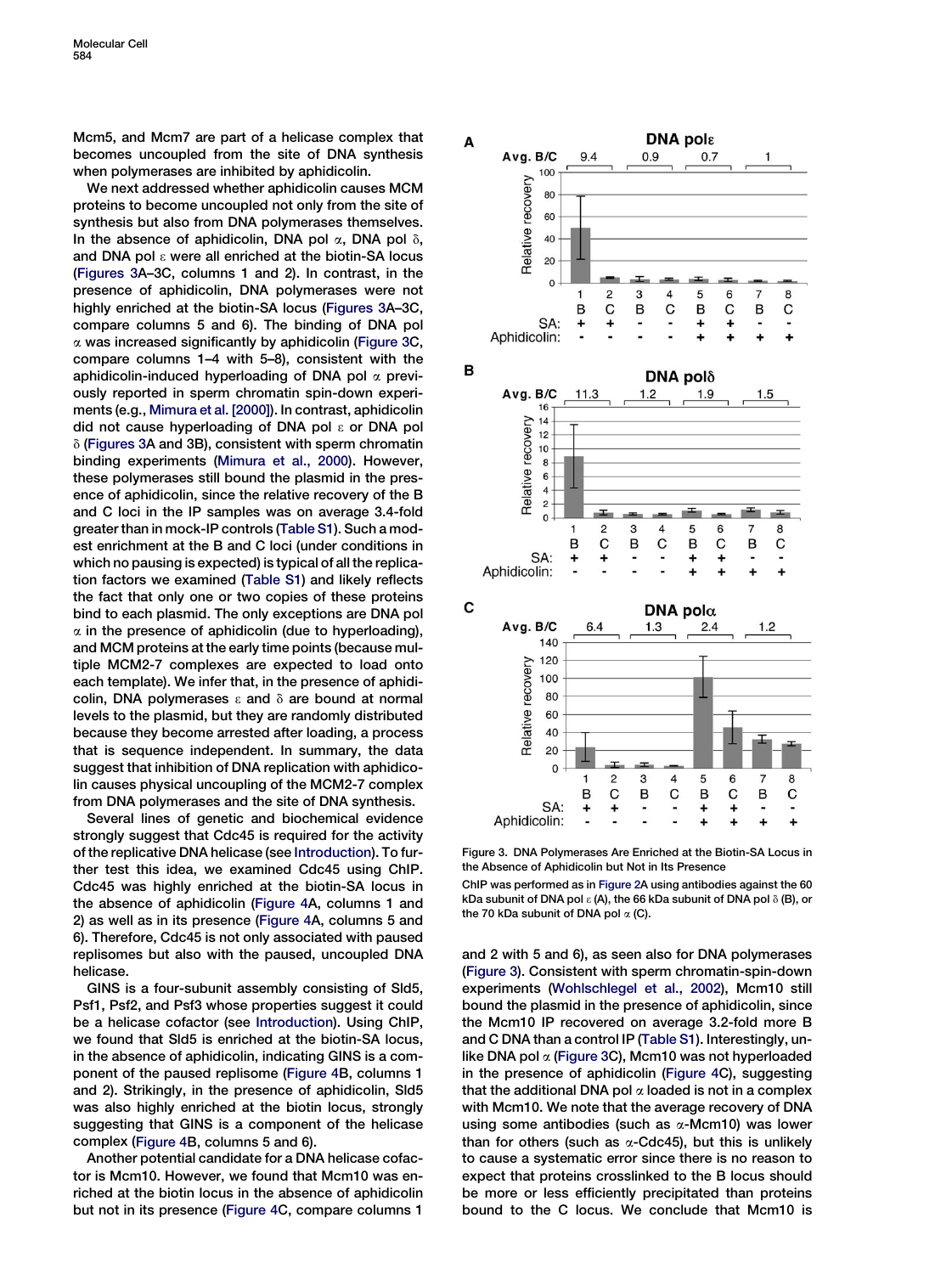<span id="page-4-0"></span>

Figure 4. Cdc45 and GINS, but not MCM10, Are Enriched at the Biotin-SA Locus in the Presence of Aphidicolin

ChIP was performed as in [Figure 2A](#page-2-0) using antibodies against Cdc45 (A), Sld5 (B), or Mcm10 (C).

a component of the intact replisome but not the uncoupled DNA helicase.

A potential concern in our ChIP experiments is that factors bind de novo to the replisome or helicase when these complexes undergo pausing. In the case of MCM2-7, we discount this possibility, since MCM2-7 loading in NPE is inhibited by geminin and the destruction of Cdt1 [\(Arias and Walter, 2005](#page-5-0)). In the case of Cdc45, Mcm10, and GINS, this possibility also appears remote because these proteins normally load onto chromatin in the absence of replicative stress, they persist on chromatin throughout S phase, and their binding is not affected positively or negatively by aphidicolin [\(Kubota](#page-5-0) [et al., 2003; Mimura and Takisawa, 1998; Wohlschlegel](#page-5-0) [et al., 2002](#page-5-0)). Nevertheless, we used caffeine to determine whether the enrichment of Cdc45 or Sld5 at the biotin-SA locus was dependent on the S phase checkpoint that is triggered by addition of aphidicolin, and we found that it was not ([Figure S3\)](#page-5-0).

In conclusion, we have developed a method to study replication elongation complexes in vertebrates. By inducing pausing of replication complexes at a defined site on a plasmid, ChIP can be used to interrogate their biochemical composition. MCM2-7, Cdc45, GINS, Mcm10, DNA pol  $\alpha$ , DNA pol  $\delta$ , and DNA pol  $\epsilon$  are found to localize to the vertebrate DNA replication fork. In the presence of aphidicolin, DNA polymerases and Mcm10 appear to remain bound to the chromatin but are not significantly enriched at the biotin locus, whereas MCM2-7, Cdc45, and Sld5 are highly enriched at the pause site, indicating that a helicase complex is physically uncoupled from the replisome. These data represent the first direct demonstration that MCM2-7, Cdc45, and GINS proteins are associated with the active helicase complex during DNA replication in higher eukaryotes. Consistent with our results, Cdc45, GINS, and MCM2-7 can be coprecipitated from chromatin in Xenopus egg extracts ([Kubota](#page-5-0) [et al., 2003](#page-5-0)), and a complex of these factors that exhibits helicase activity has been extensively purified from Drosophila eggs (S. Moyer and M. Botchan, personal communication). Our data argue that the MCM2-7 holocomplex participates in DNA unwinding, since members of all existing subcomplexes (Mcm4/6/7, Mcm3/5, and Mcm2) are present. Therefore, immunofluorescence data, which show a lack of colocalization of MCM subunits with sites of DNA replication, appear to be misleading. The requirement for Cdc45 and GINS during replication elongation [\(Kanemaki et al., 2003; Pacek and Walter, 2004; Tercero](#page-5-0) [et al., 2000\)](#page-5-0) suggests that their presence in the helicase complex reported here reflects essential auxiliary roles in DNA unwinding, although the mechanism remains to be elucidated. Our observations may explain why the MCM2-7 complex by itself exhibits no helicase activity in vitro and why the MCM4/6/7 complex unwinds DNA with low or moderate processivity. We propose to call the molecular machine that unwinds DNA at the replication fork the unwindosome, and we suspect it will contain factors other than Cdc45, GINS, and MCM2-7.

#### Experimental Procedures

## Preparation of p2.6<sup>Bio</sup>

A 2.6 kb PCR fragment was amplified using NcoI site-containing primers, one of which was also internally biotinylated using Bio-dT modification (Operon). The PCR product  $(\sim 1$  mg) was digested with NcoI, purified over a PD-10 column, and ligated in 7.5 mls. The closed circular form of the plasmid was isolated by electrophoresis on a 0.8% agarose gel containing 20  $\mu$ M chloroquine. The yield of closed circular p2.6<sup>Bio</sup> was  $\sim$  10 µg. The sequences of PCR primers and templates are available upon request.

### Xenopus Egg Extracts, DNA Replication, and 2D Gels

DNA replication and HSS and NPE preparation were as described ([Walter et al., 1998](#page-6-0)). Briefly, plasmid DNA was incubated with HSS for 30 min (40 ng/ $\mu$ l final concentration) followed by addition of two volumes of NPE. For 2D gel analysis, NPE contained  $^{32}P$  [ $\alpha$ ] dATP, and the reaction was stopped 10 min after NPE addition with 1% SDS and 1 mM EDTA, treated with RNase H and Proteinase K, followed by phenol/chloroform extraction. The DNA was digested with XbaI and MscI, separated using neutral-neutral 2D gel analysis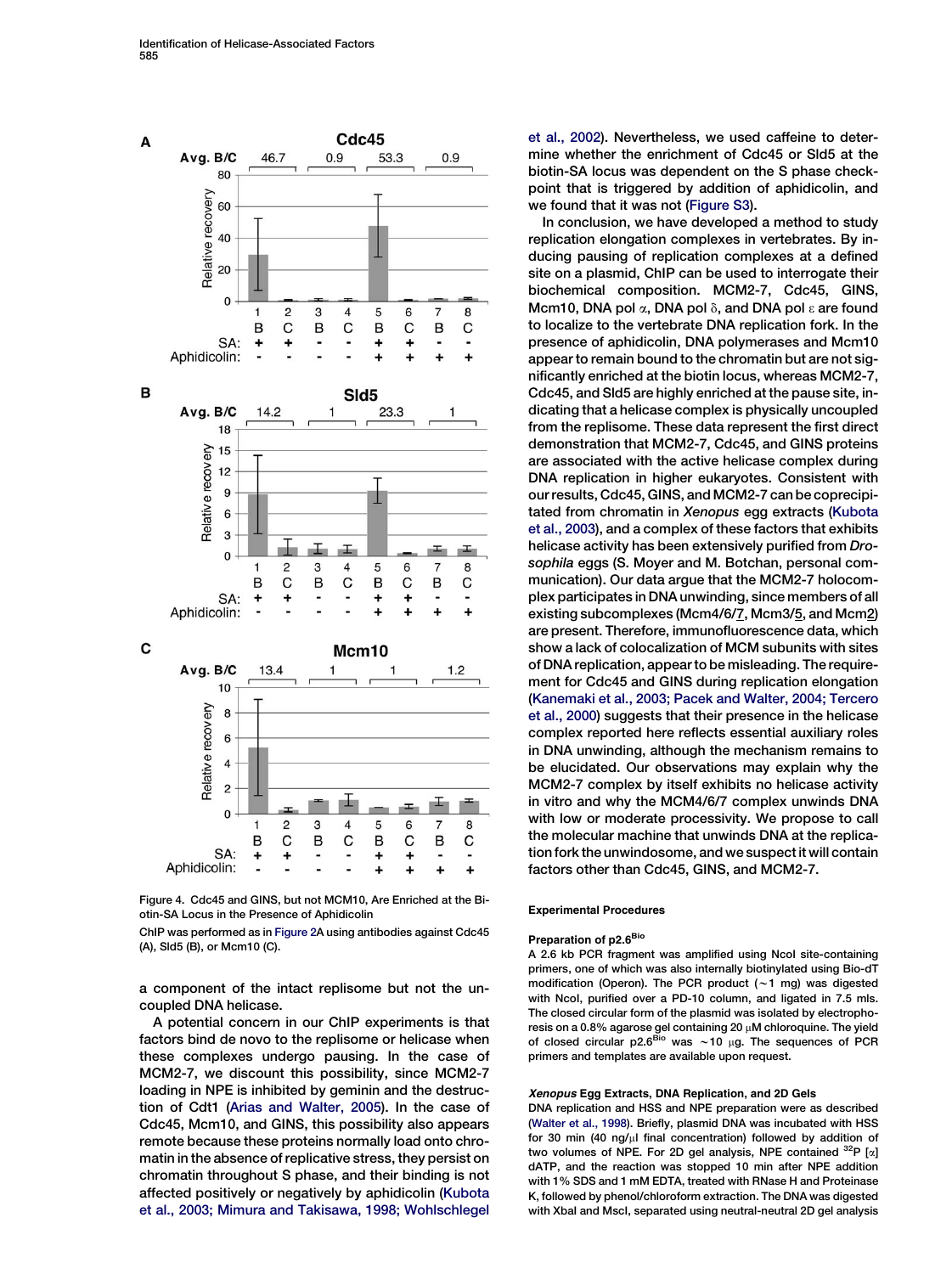<span id="page-5-0"></span>(Brewer and Fangman, 1987), and visualized using a phosphorimager.

#### Chromatin Immunoprecipitation

p2.6<sup>Bio</sup> was preincubated with streptavidin or buffer for 1 hr at RT and subjected to DNA replication. ChIP was adopted from existing procedures (Danis et al., 2004; Harvey and Newport, 2003): after an incubation in NPE (10–15 min, depending on the efficiency of the extract), which allows  $\sim70\%$  of input DNA to be replicated (see Figure S1A), the reaction (30  $\mu$ I) was diluted with 470  $\mu$ I formaldehyde solution (1% formaldehyde in ELB salts, 2.5 mM MgCl<sub>2</sub>, 10 mM HEPES [pH 7.7], 50 mM KCl) and incubated for 10 min at room temperature (RT). The crosslinked material was diluted to 2 mls with ELB (ELB salts + 250 mM sucrose) + 0.5% Triton X-100 and centrifuged immediately at 100,000  $\times$  g for 10 min in a Beckman TL-100 swinging bucket rotor. The pellet was washed with 2 ml of ELB + 0.5% Triton X-100. After recentrifugation as above, the pellet was resuspended in 650 **ul sonication buffer (10 mM Tris [pH 8.0]**, 150 mM NaCl, 2 mM PMSF, 1 mM EDTA, 0.5% NP-40, 5  $\mu$ g/ml aprotein/leupeptin) and sheared to  $\sim$  300 bp average size in a water-bath sonicator with ten 15'' cycles of 35 W each. The sample was precleared for 1 hr with 30  $\mu$ l of protein A Sepharose (PAS, Pharmacia). Subsequently, the sample was divided into four equal aliquots, which were left untreated (Input, Mock) or supplemented with one of two antibodies (IP samples). After overnight incubation at 4ºC, 10 µl PAS was added (Mock and IP samples) for 2 hr. Beads were washed three times with sonication buffer, three times with sonication buffer + 0.5 M NaCl, three times with wash buffer (10 mM Tris [pH 8.0], 0.5% Triton X-100, 1 mM EDTA), and once with TE. The beads, or the input sample, were diluted to 300 ul with elution buffer (50 mM Tris [pH 8.0], 10 mM EDTA, 1%SDS) + RNase A for 30 min at 37ºC followed by 65ºC for 20 min. The supernatant was diluted 2-fold with TE and incubated with Pronase  $(1.5 \mu g/\mu l,$  Roche) for 6 hr at 42ºC followed by 9 hr at 72ºC. The samples were phenol/chloroform extracted and ethanol precipitated.

The DNA was diluted on average 400 times, and 5  $\mu$ l was used in quantitative real-time PCR using the Applied Biosystems 7700 sequence detector based on SYBR Green fluorescence according to the manufacturer's protocol. PCR reactions using biotin or control locus primers and input, IP, or mock DNA as template were performed in triplicate on 96-well plates, and an average cycle threshold (CT) value was calculated for each reaction. To determine the amount of target DNA in the IP sample relative to the Input sample (a quantity we refer to as "X"), we used the equation 1.9<sup>[CT(IP) – CT(Input)]</sup>, where CT(IP) and CT(Input) are the CT values for a given locus in the IP and Input materials, respectively. The amount of target DNA in the input was arbitrarily assigned a value of 100, and the ''relative recovery'' of DNA in the IP sample relative to the input was 100/X. The enrichment of B over C was calculated by dividing the relative recovery of B by the relative recovery of C in each experiment.

To determine the background ("Avg. Mock" in Supplemental Data tables),wecalculatedtheamountoftargetDNAinthemock-IPsample relative to the Input sample using the equation 1.9<sup>[CT(mock)</sup> - CT(Input)] and we called this value ''Y.'' The recovery of DNA in the mock-IP relative to input was 100/Y.

ChIPs were performed using 1  $\mu$ l of rabbit serum raised against Mcm7 [\(Walter and Newport, 2000\)](#page-6-0), Cdc45 [\(Walter and Newport,](#page-6-0) [2000](#page-6-0)), the 66 kDa subunit of DNA pol  $\delta$  (Fukui et al., 2004), the 70 kDa subunit of DNA pol  $\alpha$  (Arias and Walter, 2005), or the 60 kDa subunit of DNA pol  $\epsilon$  ([Waga et al., 2001\)](#page-6-0); 0.5  $\mu$ g of affinitypurified antibody against Sld5; or 2  $\mu$ g of purified peptide antibody against Mcm2 (Bethyl laboratories), Mcm5 (Bethyl laboratories), or Mcm10 (A.V.T. and J.C.W., unpublished data).

#### Supplemental Data

Supplemental Data include three figures and three tables and can be found with this article online at [http://www.molecule.org/cgi/](http://www.molecule.org/cgi/content/full/21/4/581/DC1/) [content/full/21/4/581/DC1/.](http://www.molecule.org/cgi/content/full/21/4/581/DC1/)

#### Acknowledgments

This paper is dedicated to the memory of John Newport. We thank Matthew Michael for DNA pol  $\alpha$  antibody and Shou Waga for DNA pol  $\delta$  and DNA pol  $\epsilon$  antibodies. We also thank Tatsuro Takahashi for helpful suggestions and the members of our laboratory for comments on the paper. H.T. and Y.K. prepared affinity-purified Sld5 antibody as part of this collaboration. This work was supported by NIH grant GM62267 (to J.C.W.) and F32 GM66598 (to A.V.T.).

Received: December 7, 2005 Revised: January 20, 2006 Accepted: January 26, 2006 Published: February 16, 2006

#### References

Aparicio, O.M., Weinstein, D.M., and Bell, S.P. (1997). Components and dynamics of DNA replication complexes in S. cerevisiae: redistribution of MCM proteins and Cdc45p during S phase. Cell 91, 59– 69.

Arias, E.E., and Walter, J.C. (2005). Replication-dependent destruction of Cdt1 limits DNA replication to a single round per cell cycle in Xenopus egg extracts. Genes Dev. 19, 114–126.

Blow, J.J., and Dutta, A. (2005). Preventing re-replication of chromosomal DNA. Nat. Rev. Mol. Cell Biol. 6, 476–486.

Breier, A.M., Weier, H.U., and Cozzarelli, N.R. (2005). Independence of replisomes in Escherichia coli chromosomal replication. Proc. Natl. Acad. Sci. USA 102, 3942–3947.

Brewer, B.J., and Fangman, W.L. (1987). The localization of replication origins on ARS plasmids in S. cerevisiae. Cell 51, 463–471.

Danis, E., Brodolin, K., Menut, S., Maiorano, D., Girard-Reydet, C., and Mechali, M. (2004). Specification of a DNA replication origin by a transcription complex. Nat. Cell Biol. 6, 721–730.

Edwards, M.C., Tutter, A.V., Cvetic, C., Gilbert, C.H., Prokhorova, T.A., and Walter, J.C. (2002). MCM2-7 complexes bind chromatin in a distributed pattern surrounding ORC in Xenopus egg extracts. J. Biol. Chem. 277, 33049–33057.

Fukui, T., Yamauchi, K., Muroya, T., Akiyama, M., Maki, H., Sugino, A., and Waga, S. (2004). Distinct roles of DNA polymerases delta and epsilon at the replication fork in Xenopus egg extracts. Genes Cells 9, 179–191.

Harvey, K.J., and Newport, J. (2003). CpG methylation of DNA restricts prereplication complex assembly in Xenopus egg extracts. Mol. Cell. Biol. 23, 6769–6779.

Ishimi, Y., Komamura, Y., You, Z., and Kimura, H. (1998). Biochemical function of mouse minichromosome maintenance 2 protein. J. Biol. Chem. 273, 8369–8375.

Kanemaki, M., Sanchez-Diaz, A., Gambus, A., and Labib, K. (2003). Functional proteomic identification of DNA replication proteins by induced proteolysis in vivo. Nature 423, 720–724.

Kaplan, D.L., Davey, M.J., and O'Donnell, M. (2003). Mcm4,6,7 uses a ''pump in ring'' mechanism to unwind DNA by steric exclusion and actively translocate along a duplex. J. Biol. Chem. 278, 49171– 49182.

Kubota, Y., Takase, Y., Komori, Y., Hashimoto, Y., Arata, T., Kamimura, Y., Araki, H., and Takisawa, H. (2003). A novel ring-like complex of Xenopus proteins essential for the initiation of DNA replication. Genes Dev. 17, 1141–1152.

Labib, K., Tercero, J.A., and Diffley, J.F. (2000). Uninterrupted MCM2-7 function required for DNA replication fork progression. Science 288, 1643–1647.

Laskey, R.A., Mills, A.D., and Morris, N.R. (1977). Assembly of SV40 chromatin in a cell-free system from Xenopus eggs. Cell 10, 237–243.

Lucas, I., Chevrier-Miller, M., Sogo, J.M., and Hyrien, O. (2000). Mechanisms ensuring rapid and complete DNA replication despite random initiation in Xenopus early embryos. J. Mol. Biol. 296, 769– 786.

Madine, M.A., Khoo, C.Y., Mills, A.D., and Laskey, R.A. (1995). MCM3 complex required for cell cycle regulation of DNA replication in vertebrate cells. Nature 375, 421–424.

Mahbubani, H.M., Chong, J.P., Chevalier, S., Thommes, P., and Blow, J.J. (1997). Cell cycle regulation of the replication licensing system: involvement of a Cdk-dependent inhibitor. J. Cell Biol. 136, 125–135.